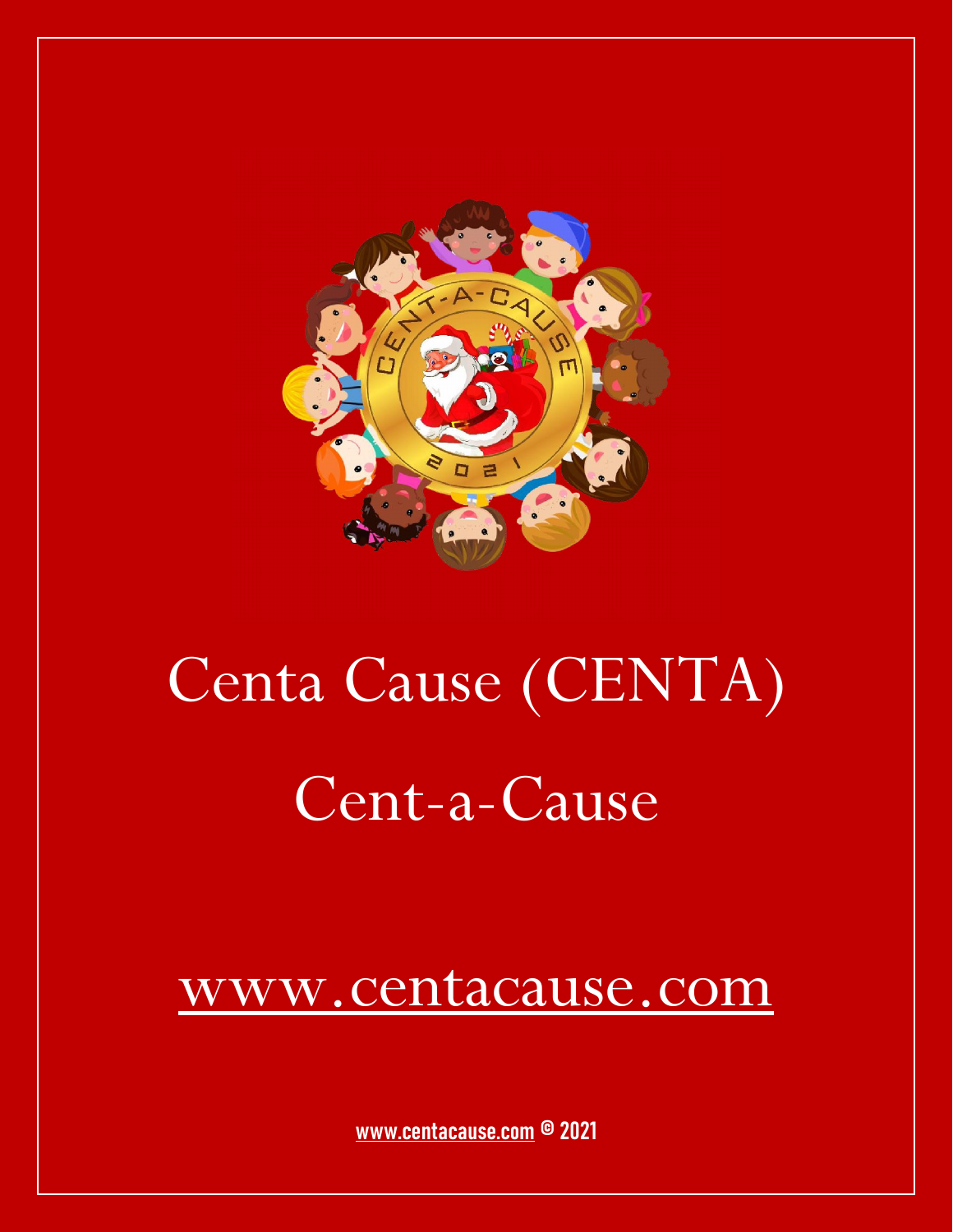### **Table of Content**

- **1. Introduction**
- **2. Values**
- **3. Tokenomics**
- **4. Security**
- **5. Uniqueness**
- **6. Project Roadmap**
- **7. Centa's Footprints**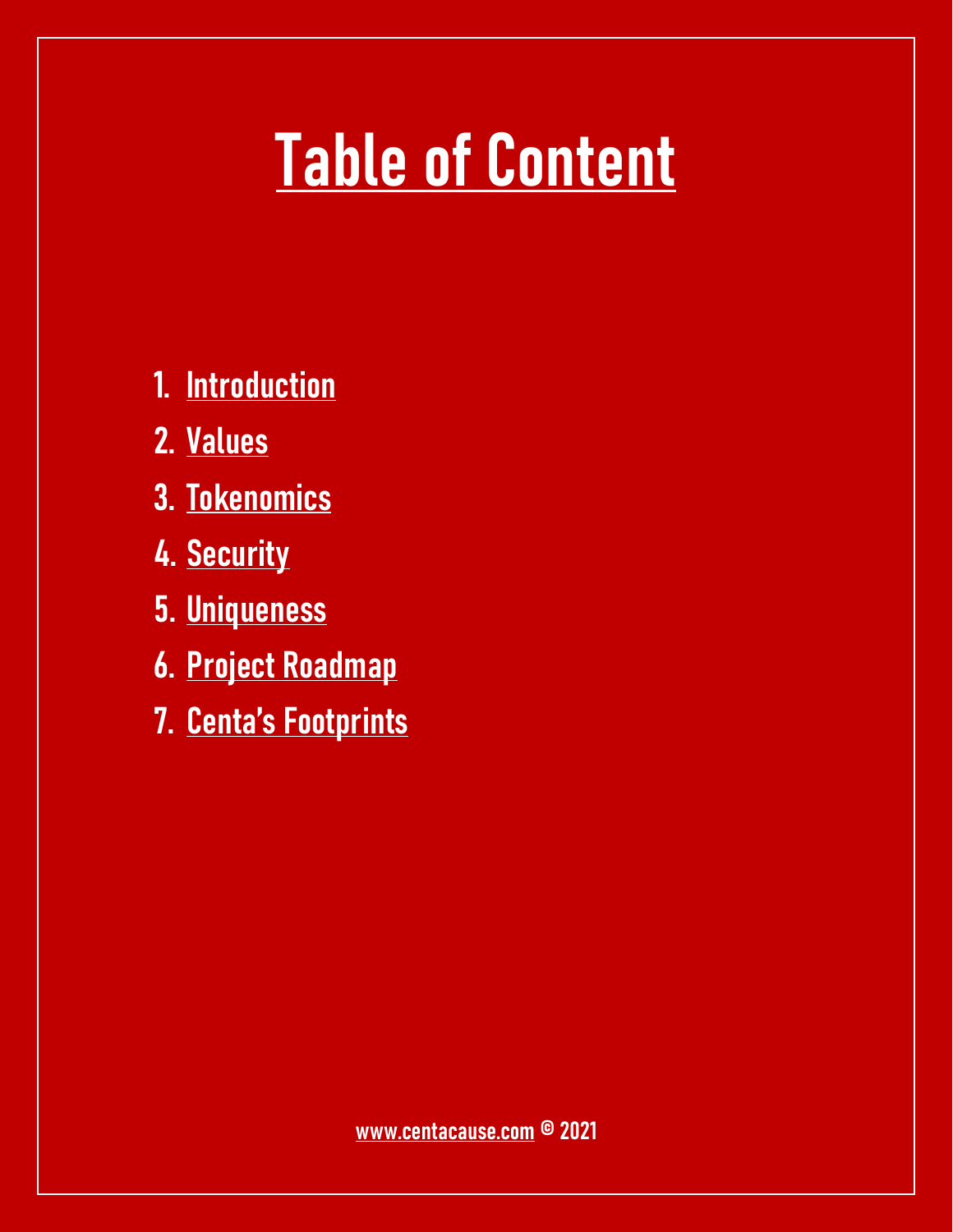### **Introduction**

#### **Centa-a-Cause**

**Centa Cause is a Community-Driven Charity and Community platform where we will be contributing towards the welfare of the children. Our main focus will be to provide Food & Education to the needy children from the rural areas across the Globe. Our Centa will be there 365 days to spread happiness and bring smiles to the faces of the children.** 

**As we will be the community driven charity program, so our community members will have the voting rights to decide where we should donate our charity funds. We will be donating the charity funds on quarterly basis which we will start from 25th December 2021 and will**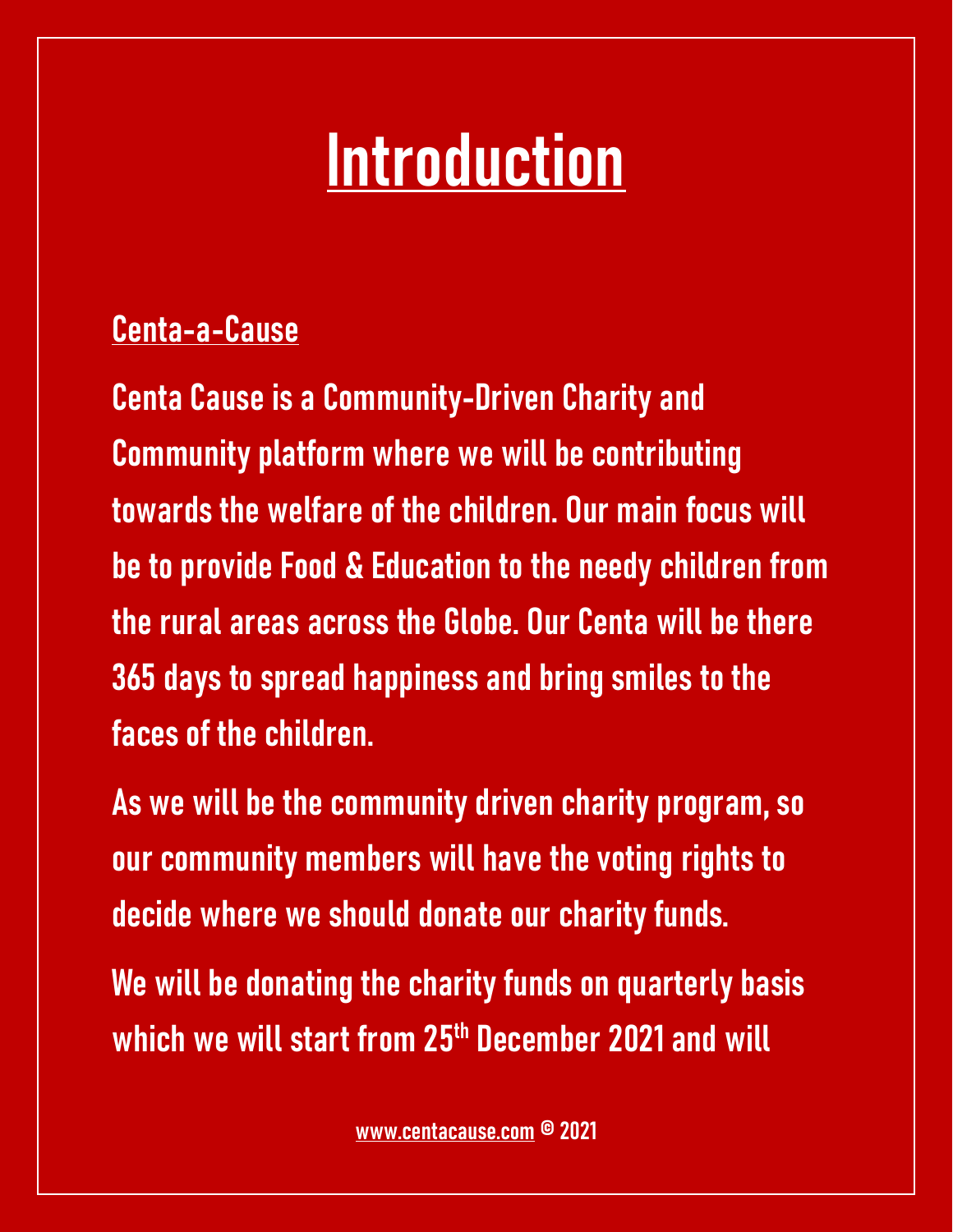**continue. We will share all the charity details with our community so that there will be a transparency of charity funds.**

**Our Plan is to expand our community across the Globe so that we can help the children as much as possible because children are the future of the society where they can make this world a happy place to live.** 

**Why we choose Santa Claus our Mascot?**

**Santa Claus is very close to children, and he loves to bring smiles to their faces by surprising them, so we decided let's be a Centa who will always be there 365 Days for them whenever or wherever they will be a need.** 

**Centa's Commitment - Whenever, Wherever & Forever**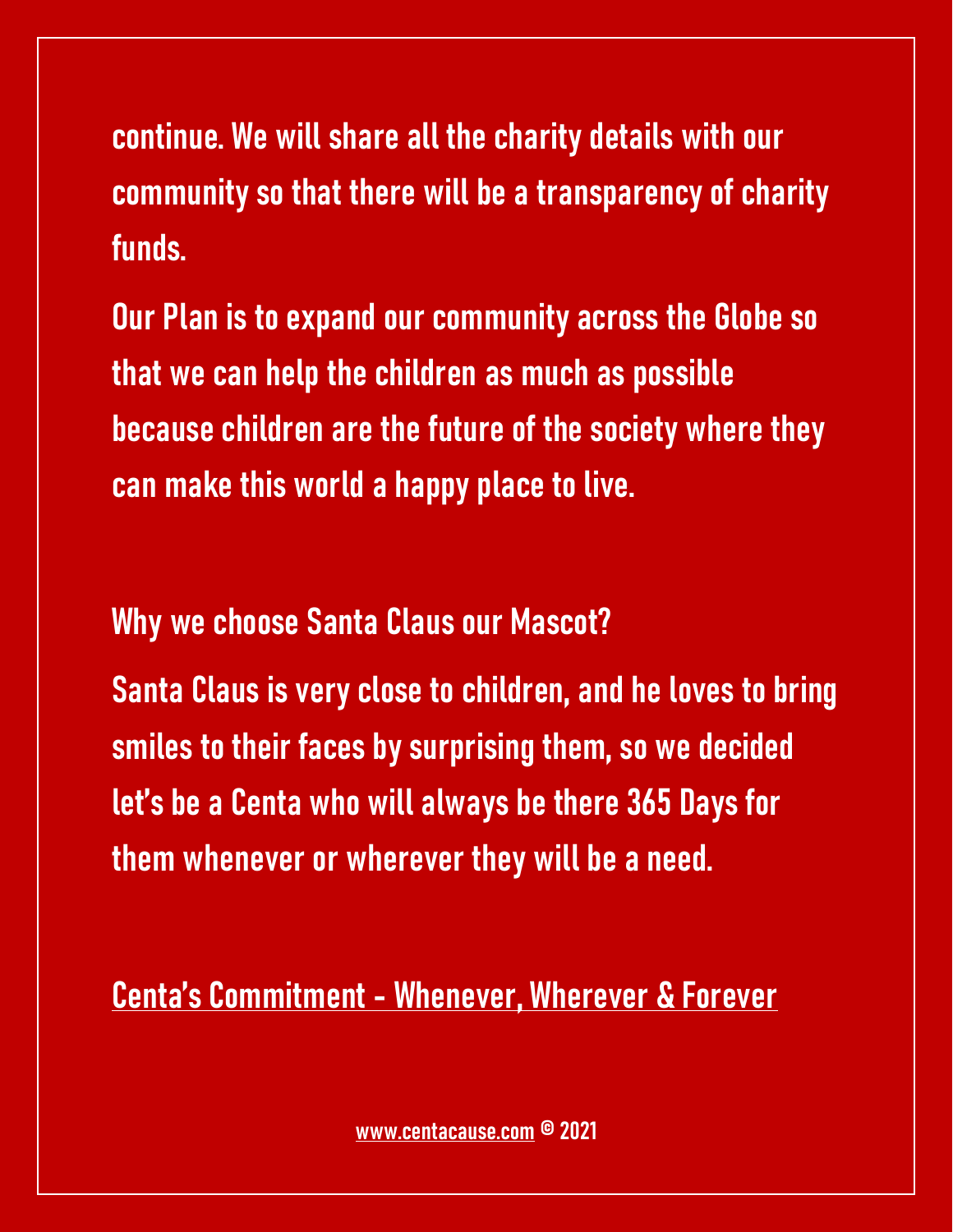

#### **Transparency**

**To show our first commitment, there will be no private sale or special allocation to the team members during the public sale. All member will go through the whitelisting process just like every other member of the community. 70% generated from the public sale will go for the liquidity and locked, while the remaining 30% will be used for Marketing purposes so that our project ensures our growth rapidly.**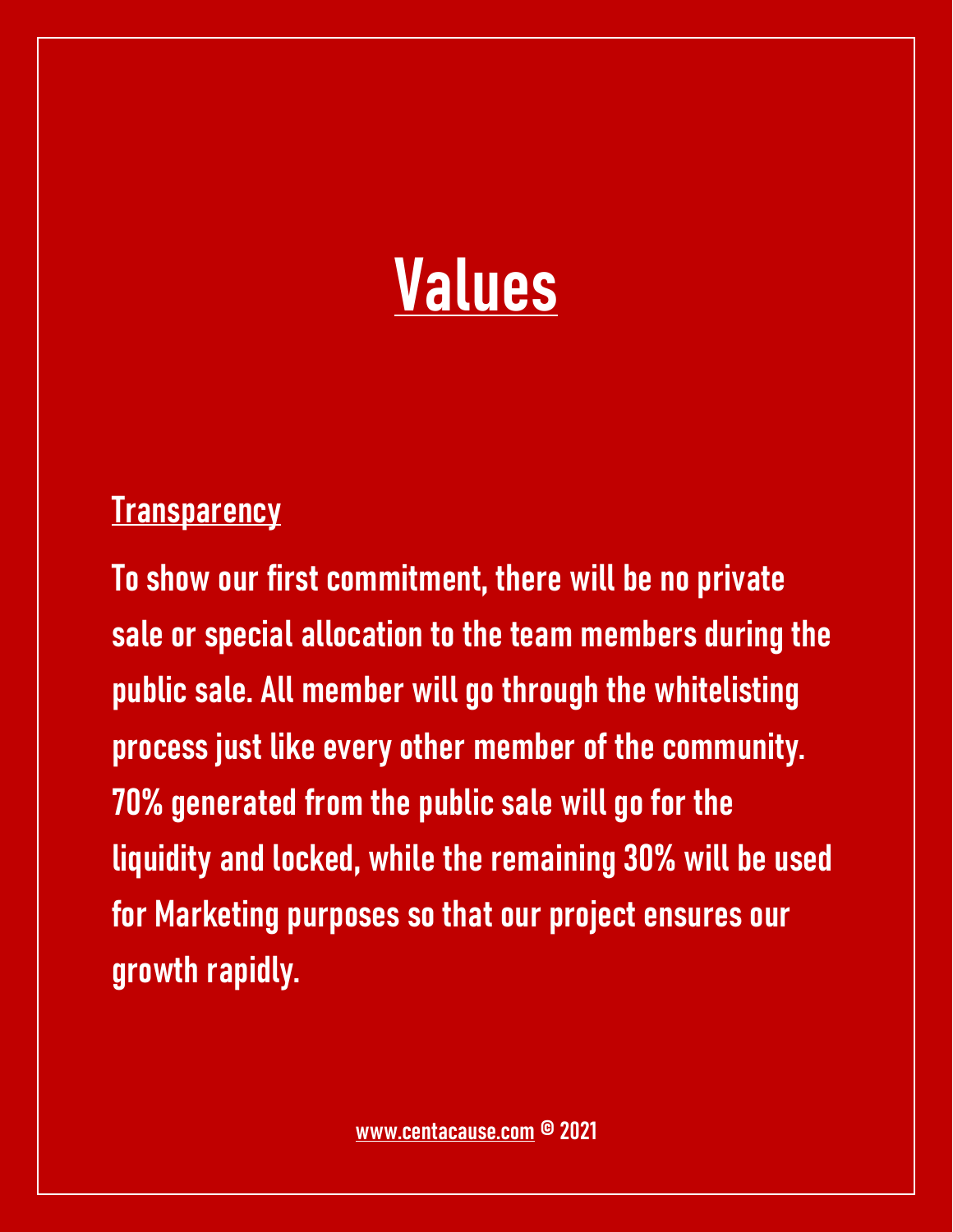#### **Charity**

**Centa Cause is a Community Driven Charity Platform where we will be contributing 3% of each transaction to the children welfare across the Globe.** 

#### **Unity**

**Centa is a cryptocurrency token from the community platform which will unite all of us for a noble cause.**

#### **Community**

**Centa Cause is a Community Driven Project. As Such, the wish of the community will be carried out through a wellorganized community voting.**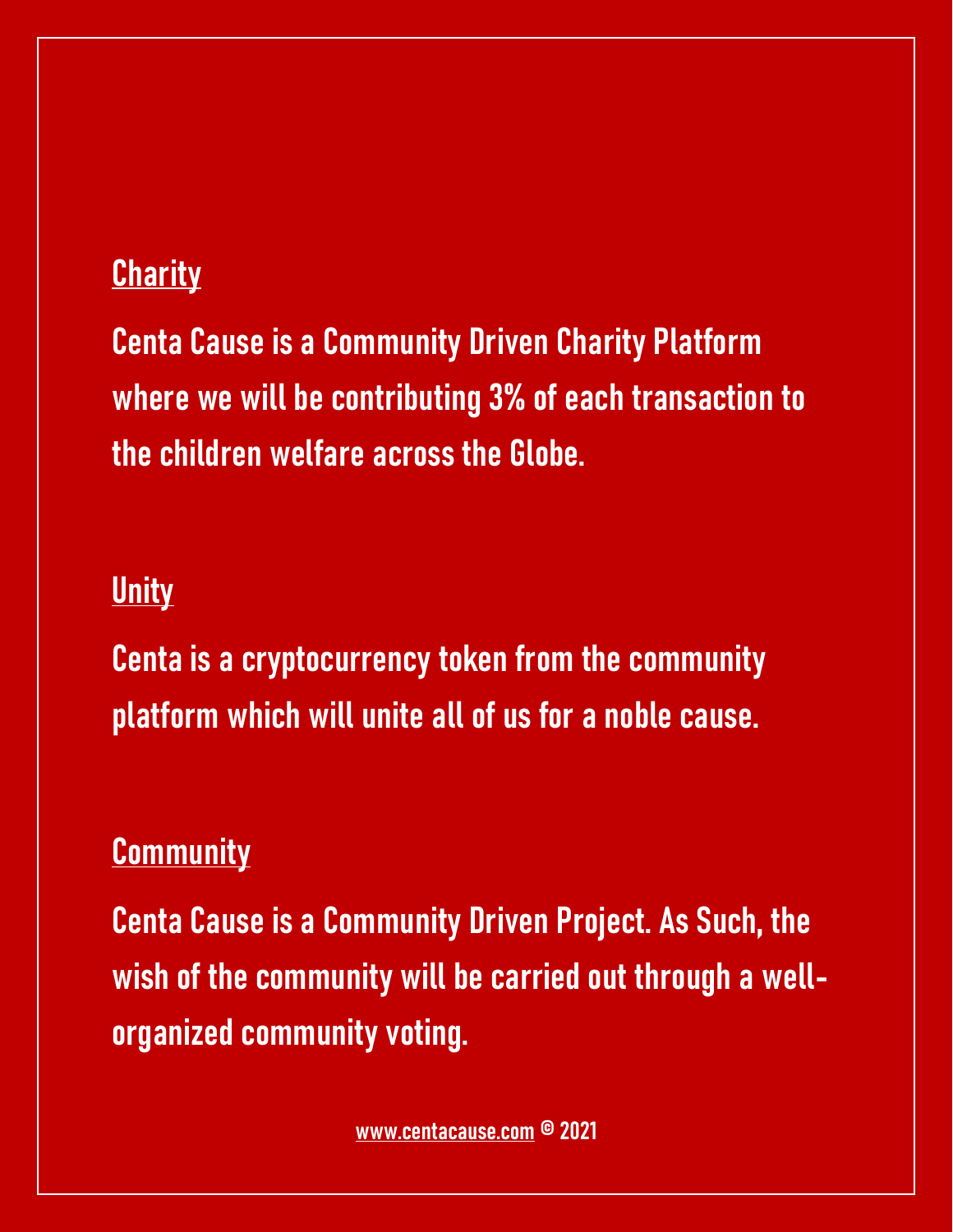### **Tokenomics**

**Total Supply – 1,000,000,000,000,000**

**Token Allocation** 

**Public Sale – 35% (100% Unlock on TGE) Liquidity – 35 % (Locked) Development – 20% (5% Quarterly unlock over 3 years) Team – 10% (5% Quarterly unlock over 3 years)**

**Total Liquidity Locked – 70%**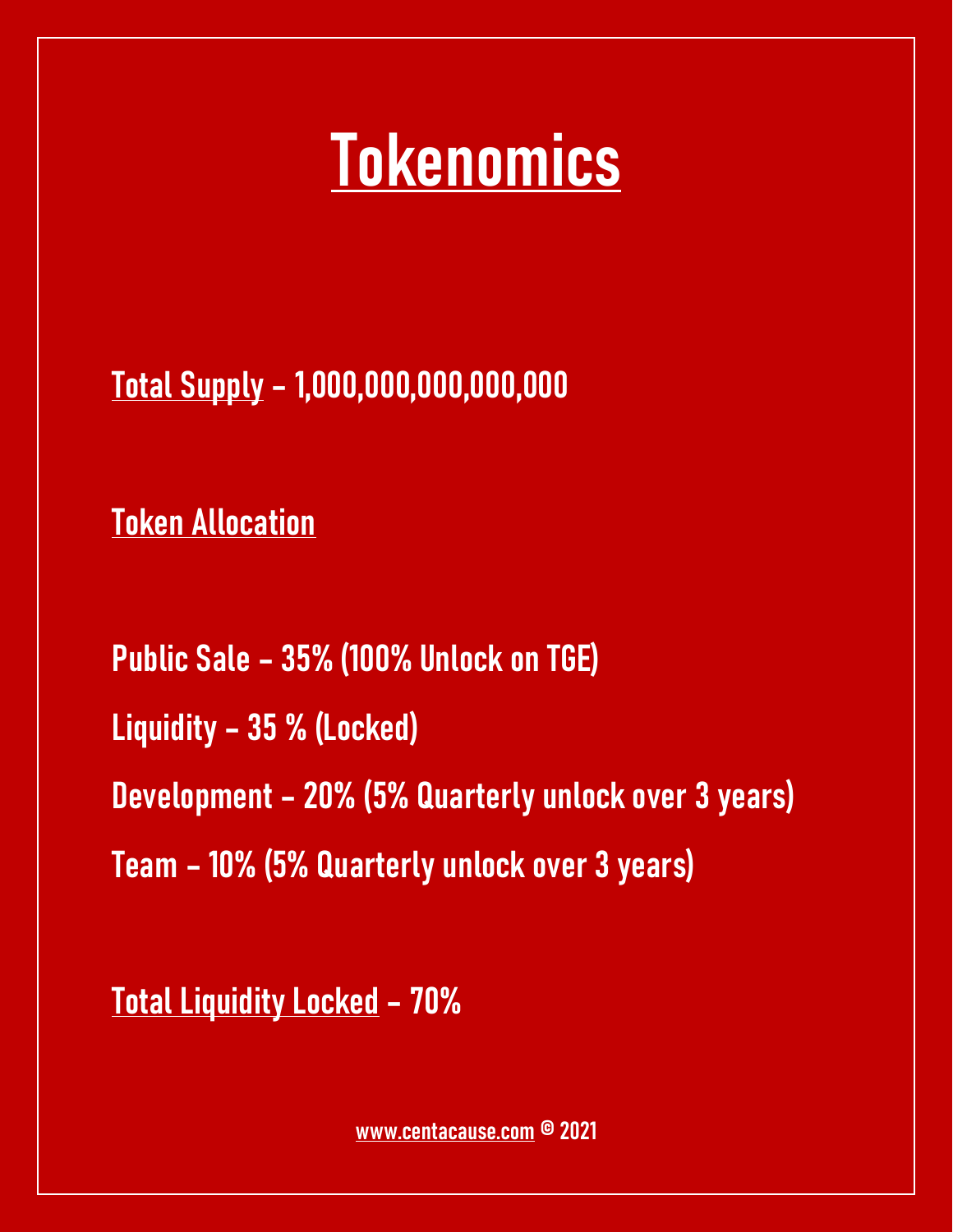**Public Sale** 

**IDO Price – 0.00000001**

**Min – 0.1 BNB** 

**Max – 1 BNB** 

**Public Sale – 100% Unlock**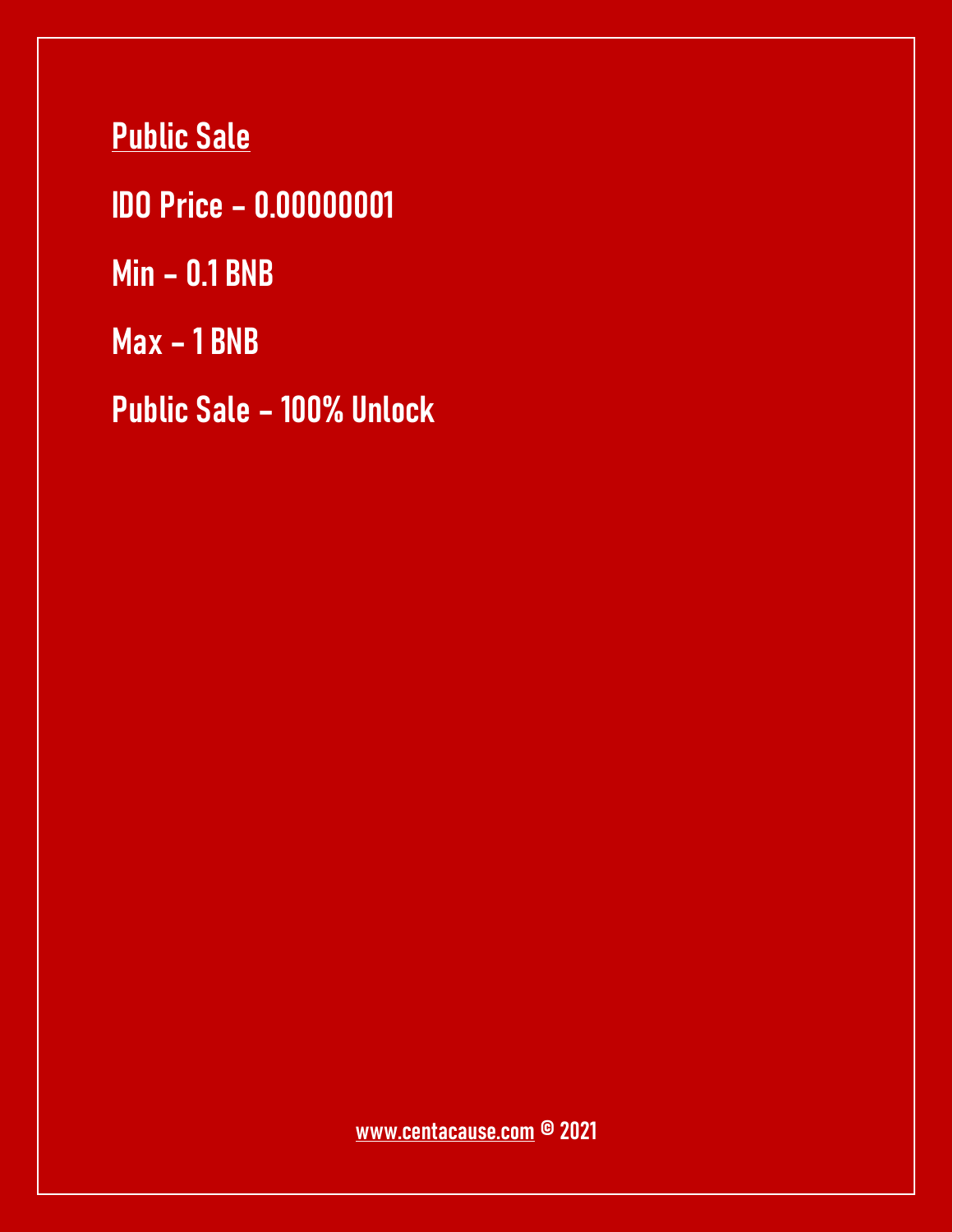### **Security**

**No Private Presale of Centa Coin (Centa) 70% of the Public Sale goes to Liquidity 30% Vesting for 5 Years Liquidity Locked for 365 Days**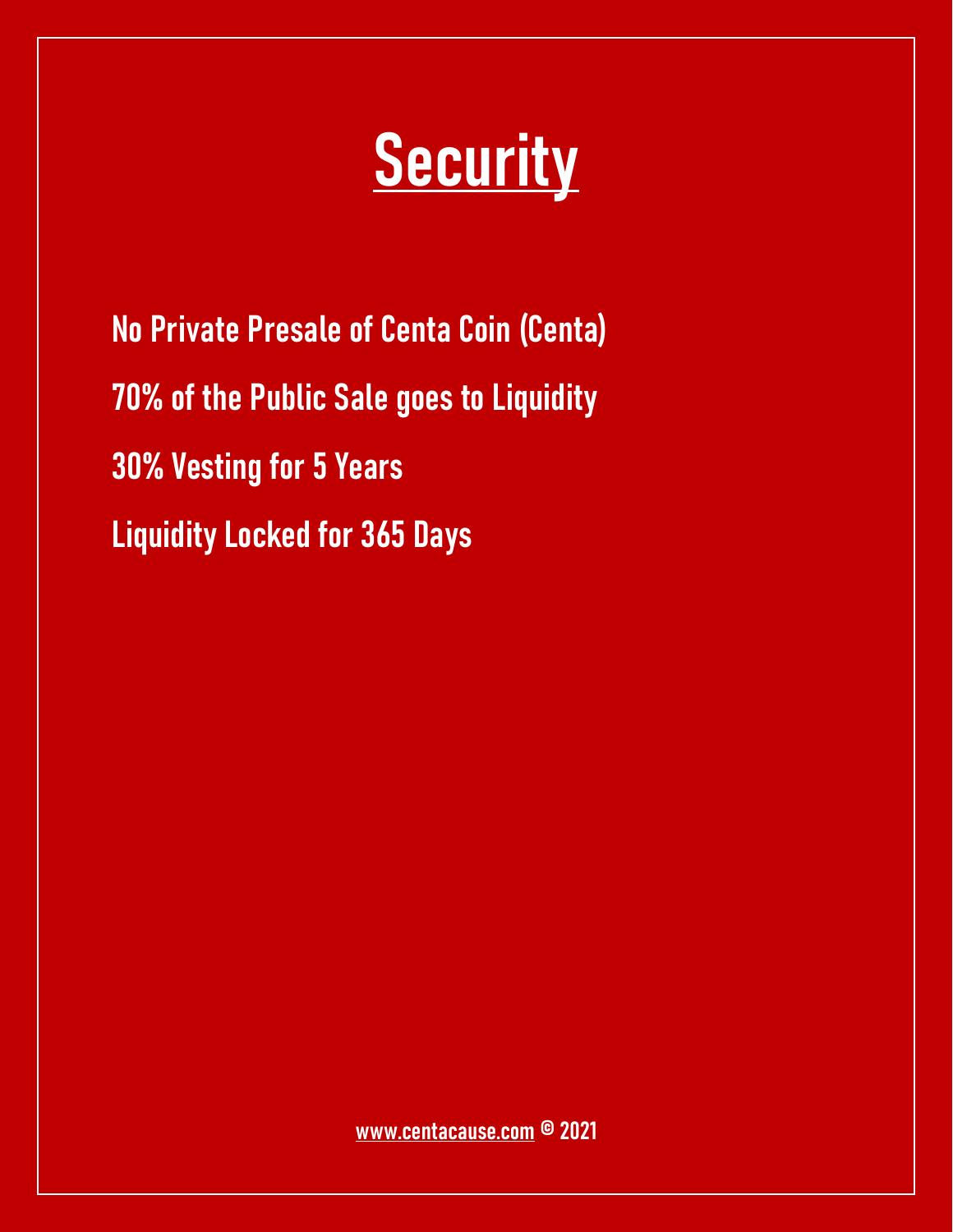### **Uniqueness**

**The following are some of the reason Centa Cause is the Best Community Driven Project.** 

- **1. No Private Presale**
- **2. No special public sale allocation to team members**
- **3. 70% of the public sale goes to the liquidity**
- **4. Liquidity Locked**
- **5. Community Driven**
- **6. Charity Oriented and much more**
- **7. Anti-Whale mechanism**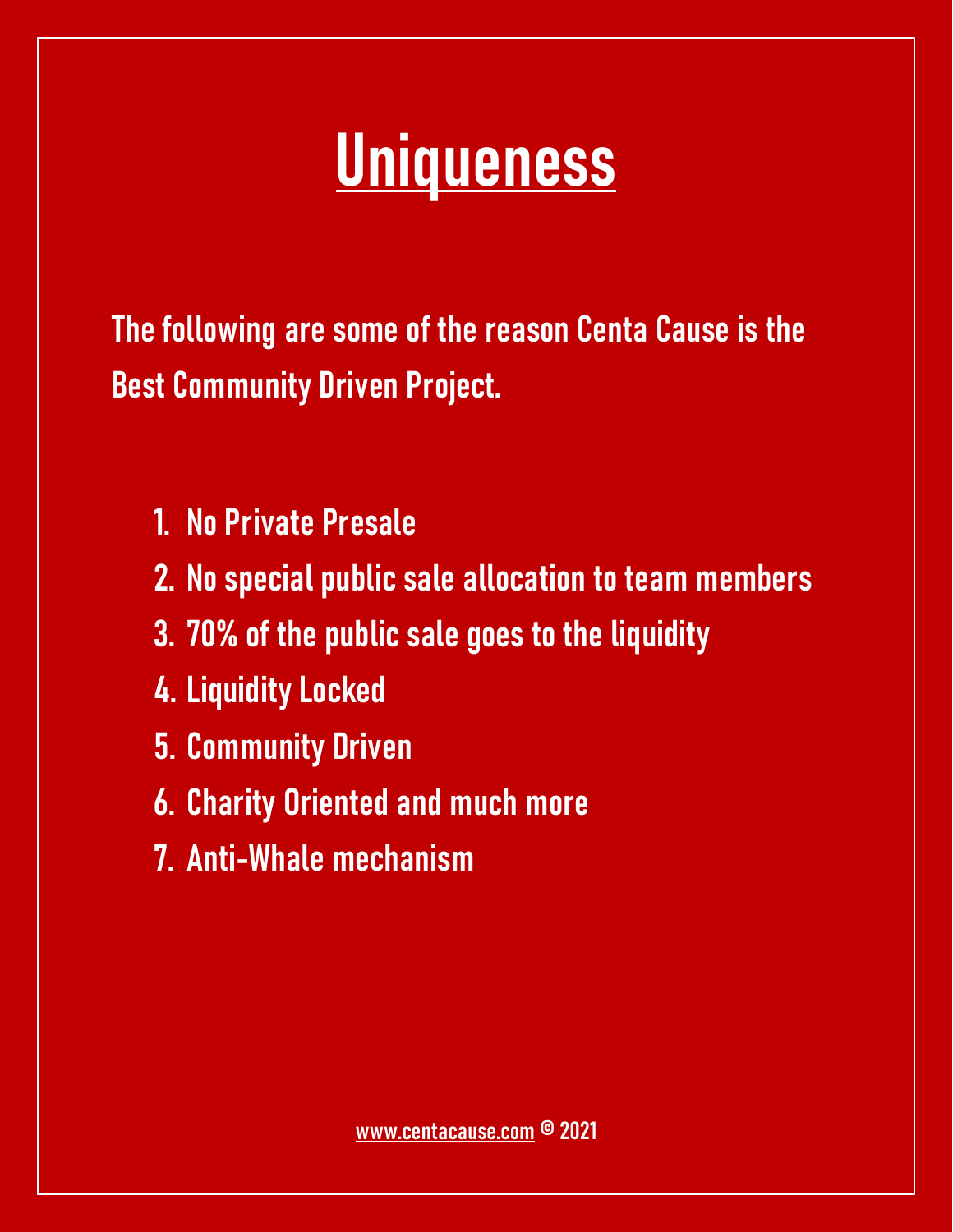## **Project Roadmap**

#### **Phase – 1**

- ∑ **Building the Eco-system**
- ∑ **Website Launch**
- ∑ **Marketing Push to spread awareness**
- ∑ **Social Media Network 5000**
- ∑ **Public Sale**
- ∑ **Pancake Swap Listing**
- ∑ **Press Release**
- ∑ **1000 Holders**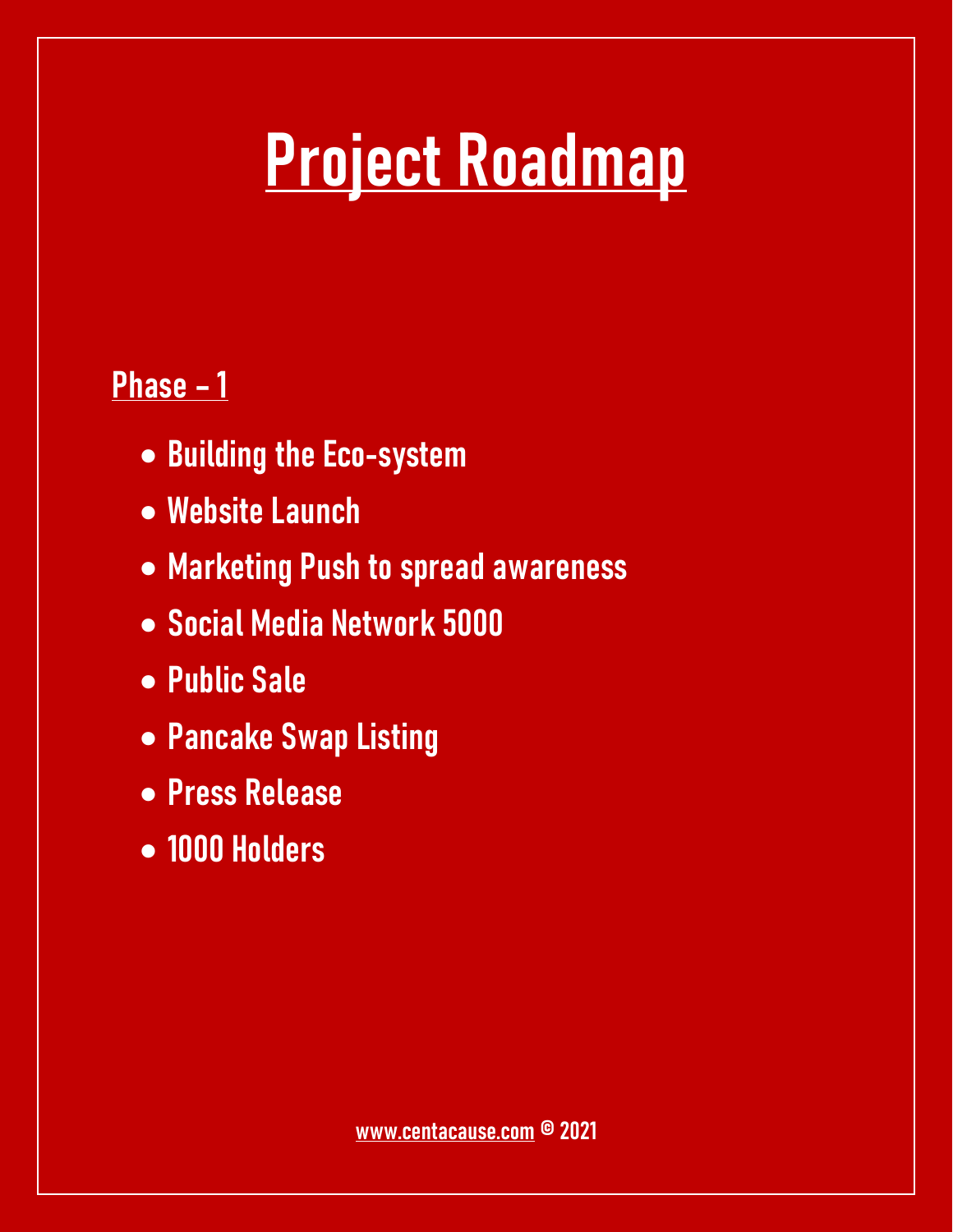#### **Phase – 2**

- ∑ **Influencers Marketing Push**
- ∑ **Listing on Coin Gecko**
- ∑ **Listing on Coin Market Cap**
- ∑ **Social Media Network 25000**
- ∑ **10000 Holders**
- ∑ **Charity Partnership**

#### **Phase – 3**

- ∑ **Third Party Audit**
- ∑ **Social Media Network 50000**
- ∑ **25000 Holders**
- ∑ **Media Coverage Campaign**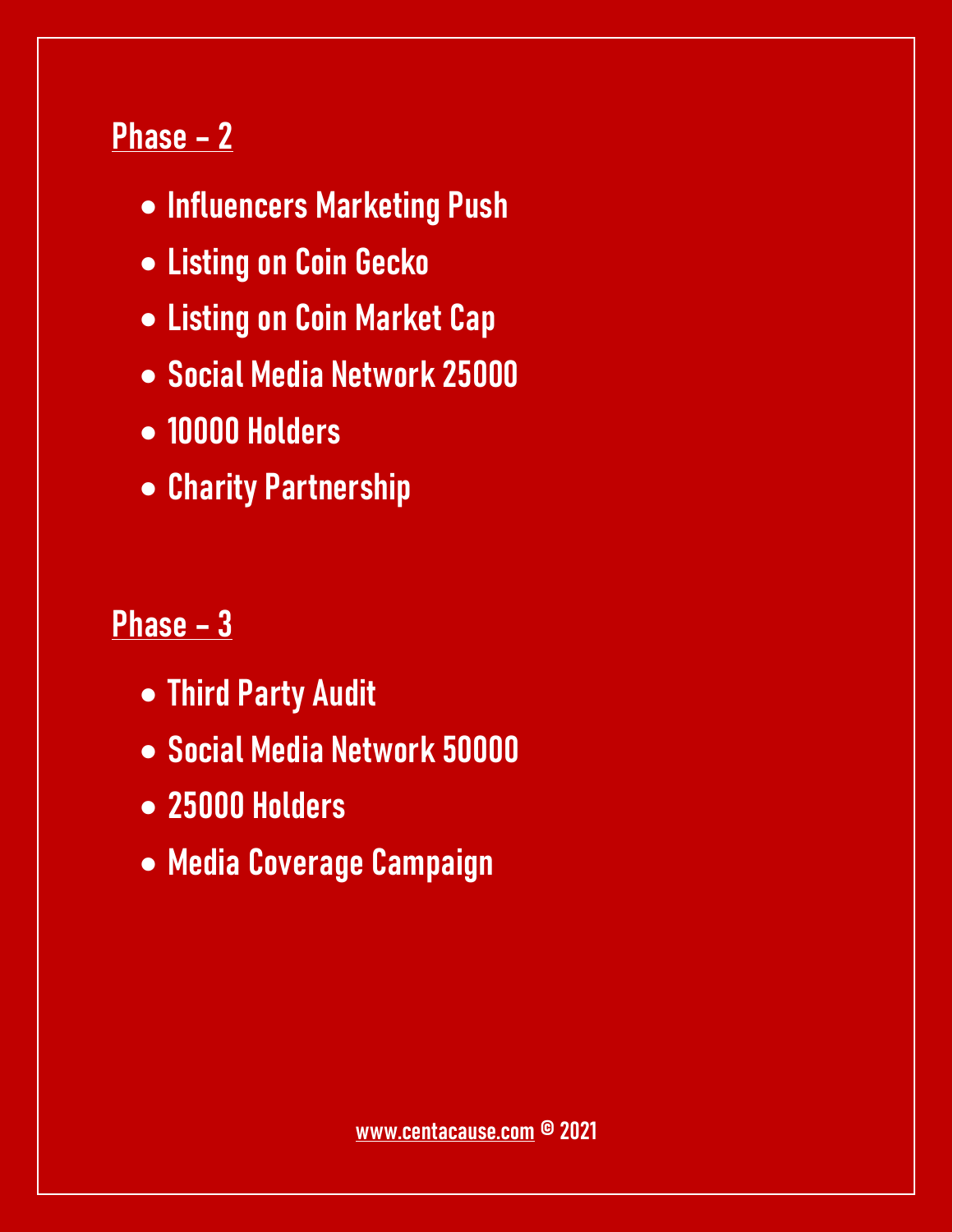### **Phase – 4**

- ∑ **Social Media Network 100000**
- ∑ **50000 Holders**
- ∑ **Centralized Exchange Listing**
- ∑ **Big Influencers Marketing Push**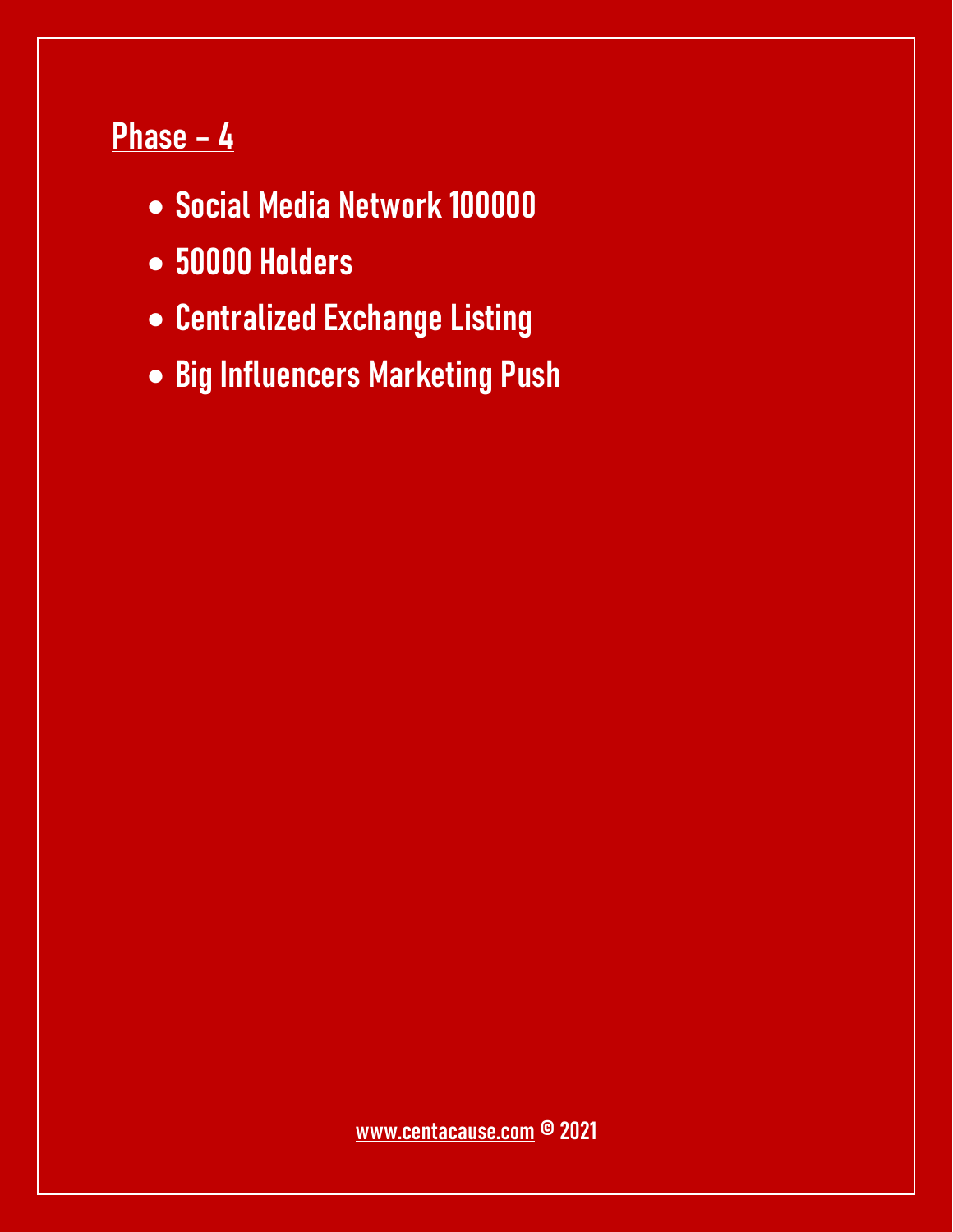### **Centa's Footprints**

- ÿ **10 Million Market Cap Centa NFT**
- ÿ **100 Million Market Cap NFT Marketplace**
- ÿ **500 Million Market Cap Decentralized Wallet**
- ÿ **1 Billion Market Cap P2E NFT Game**
- ÿ **5 Billion Market Cap AI Smart Contract Platform**
- ÿ **10 Billion Market Cap Decentralized Exchange**
- ÿ **50 Billion Market Cap Layer 1 Blockchain**